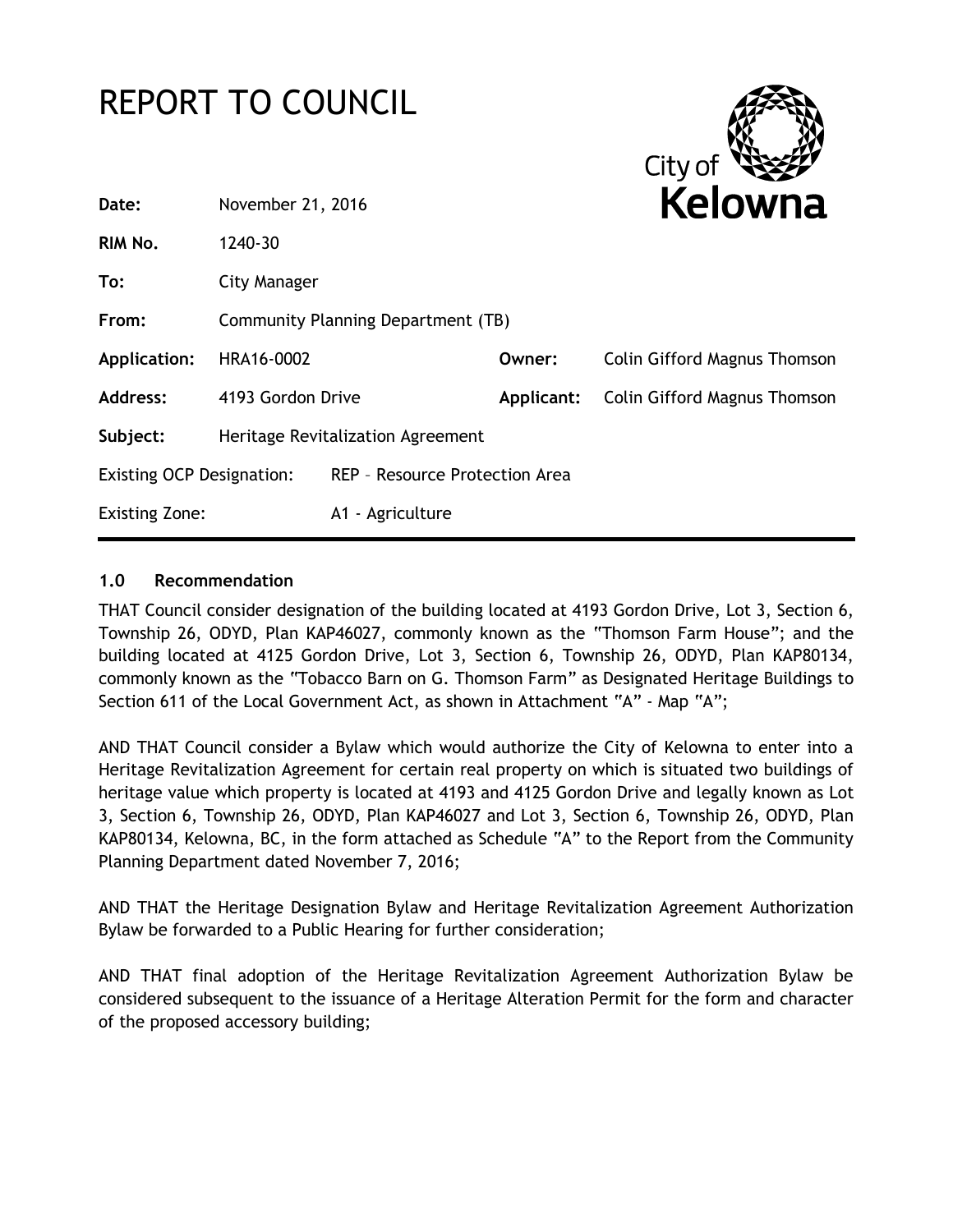AND FURTHER THAT final adoption of the Heritage Revitalization Agreement Authorization Bylaw be considered subsequent to a Heritage Designation Bylaw being adopted for the Thomson Farm House and Tobacco Barn on G. Thomson Farm.

# **2.0 Purpose**

To consider a Heritage Designation Bylaw to designate the Thomson Farm House and Tobacco Barn on G. Thomson Farm; and to consider a Heritage Revitalization Agreement to allow a tourist accommodation in a proposed accessory building.

# **3.0 Community Planning**

The applicant has applied for a Heritage Revitalization Agreement that would allow for the construction of tourist accommodation in an accessory building on their agricultural heritage property. The property features two buildings on the Heritage Register (Thomson Farm House and Tobacco Barn on G. Thomson Farm) and is actively farmed. The proposed accessory building would follow the general carriage house development guidelines and would be used for short term rental accommodation.

The applicant has applied to have both heritage buildings designated with a Heritage Designation Bylaw. This ensures long term protection of the heritage buildings through the use of a Heritage Alteration Permit for any major external alterations. In addition; it allows the applicant increased access to Heritage Grants as administered by the Central Okanagan Heritage Society (COHS).

This proposal has been presented to both the Heritage Advisory Committee and the Agricultural Advisory Committee. Both committees are recommending that Council support the proposal.

## **4.0 Proposal**

## 4.1 Background

The subject property is zoned A1-Agriculture and is located in the Agricultural Land Reserve. The Thomson farm is of historical interest because of its long association (1898) with the original family which settled in the area during the earliest phase of European Settlement. It was once part of a 250-acre block that extended to the shoreline of Okanagan Lake. Over the last 100 years both urban and park development have reduced the size of the farm. The farm has historically been used as a tobacco farm, dairy farm, lettuce and celery, and nursery stock. There are two historical buildings on the property, the Thomson Farm House and the Tobacco Barn on G. Thomson Farm.

The Farm House (see left photo below) was constructed in 1922 and has been well maintained. It has a 3-bay front elevation, gabled dormers, and a large verandah. It represents a straightforward design with no pretence to historical styles. It has been noted on the Heritage Registry as being attractive and well maintained, with minimal alterations.

The Tobacco Barn (see right photo below) is associated with the second phase of the tobacco industry and was constructed in 1926. It is a well preserved, rare agricultural structure, and is considered a utilitarian agricultural building. The design features a gable-roofed central bay, shed-roofed side bays, cupola vents, and is constructed using post and beam. The walls featured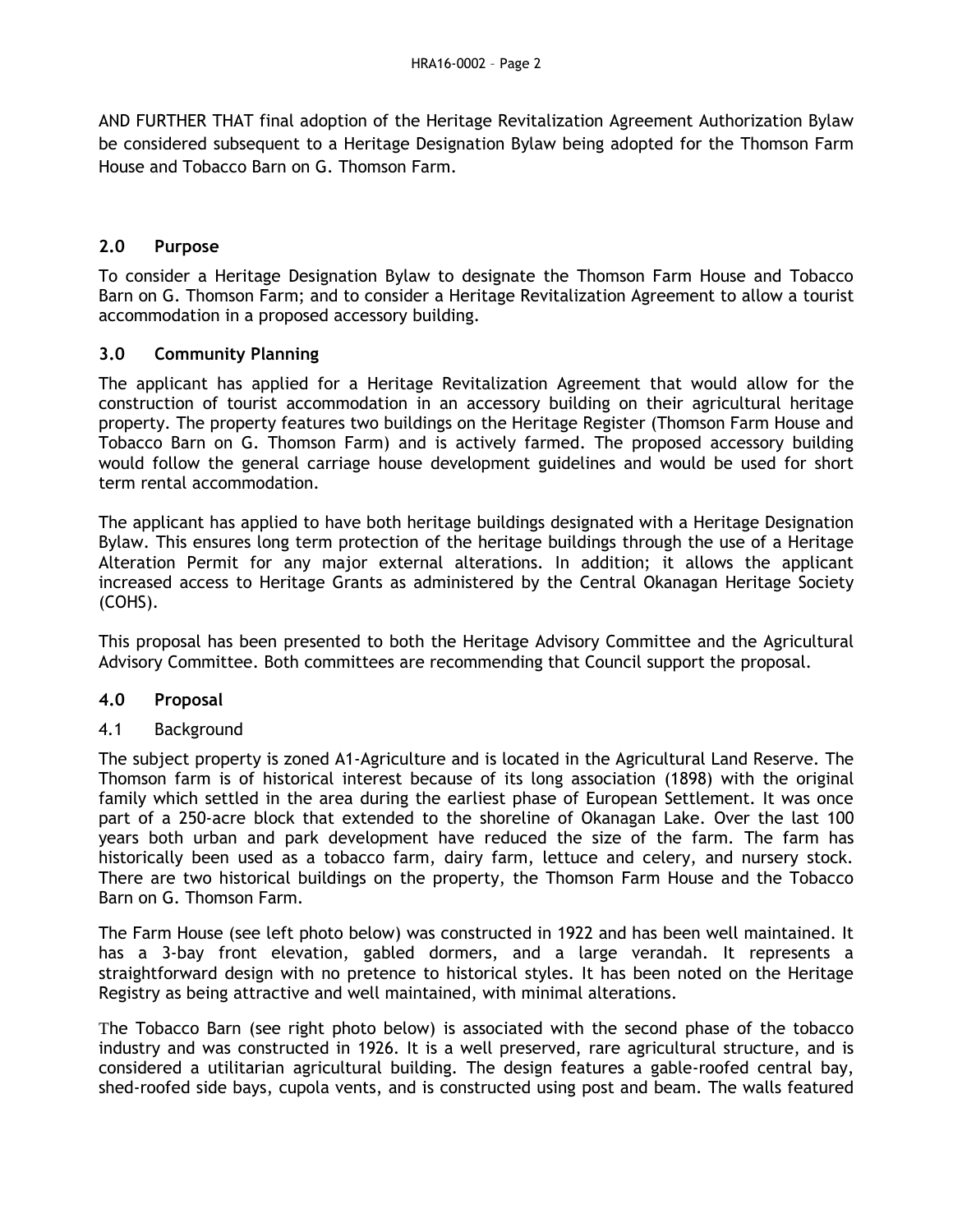hinged slats that could be opened or closed for air circulation. Other buildings of historical interest on the property include a barn/horse stable, and a milk house.



The farm has been a beef and hay operation since 1980. Currently the applicant supports a cow/calf operation of 60 cows and 4 bulls. The subject property is also related closely with another Thomson Family property to the south which is farmed with intensive organic vegetables and hay.

In 1998, the Thomson Farm was the proud recipient of the Century Farm Award. The award recognizes the Thomson family's contribution to BC's agriculture industry and the provincial economy over the previous 100 years.

## 4.2 Project Description

The applicant is proposing to construct a small single storey accessory building on the south-east corner of the property to be used for tourist accommodation. The specific siting, form and character is a condition of the Heritage Revitalization Agreement



and will be assessed through the issuance of a Heritage Alteration Permit prior to  $4<sup>th</sup>$  reading. The applicant's rationale is to provide rentals that would be associated with tourism of the subject property in terms of heritage tours and farm tours. The siting of the proposed accessory building will be on a Farm Building Footprint with minimal impact on existing farm operations.

It is anticipated that the impact on the neighbourhood will be minimal due to the mix of agricultural and multi-family properties in the near vicinity. Parking will be provided on site, and the property currently has landscaping that screens the view from Gordon Drive. No changes are proposed to the existing heritage buildings at this time. The design of the accessory building will be of a similar style to the existing Thomson Farm House and a similar size to a carriage house.

It is of note that this application is similar to an A1t (Agri-tourist Accommodation) or A1c (Agriculture with Carriage House) rezoning, however utilizing the Heritage Revitalization Agreement allows the application to be tied to the existing heritage value on the property. In addition, the two heritage buildings will be Heritage Designated by Bylaw as a function of this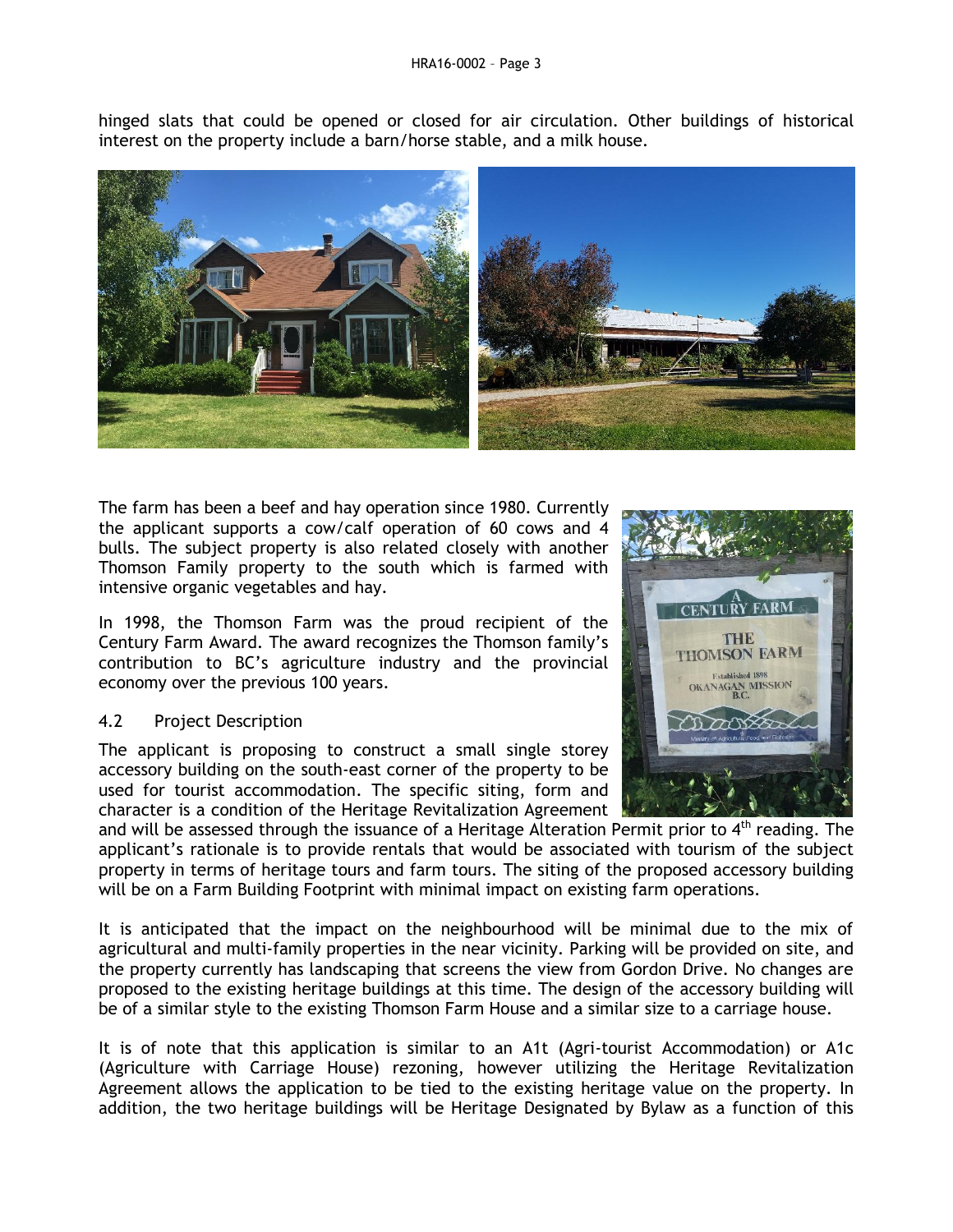application, providing a benefit to the City and ensuring long term preservation. This designation also allows the applicant increased access to Heritage Grants in the amount of \$10,000.00 (per 3 years) on approved construction work.

### 4.3 Site Context

The property is located on the east side of Gordon Drive, and south of the H20 and Capital News Centre. It is a short walk to Okanagan Lake and on a major transit corridor. The lands immediately to the south of the property are used for an intensive organic vegetable garden operation.

| <b>Direction</b> | <b>Zoning</b>                             | <b>ALR</b> | <b>Land Use</b> |
|------------------|-------------------------------------------|------------|-----------------|
| North            | A1 - Agriculture                          | Yes        | Agriculture     |
| South            | A1 - Agriculture                          | Yes        | Agriculture     |
| East             | A1 - Agriculture                          | Yes        | Agriculture     |
| West             | RM4 - Transitional Low Density<br>Housing | No         | Multi-Family    |

Specifically, adjacent land uses are as follows: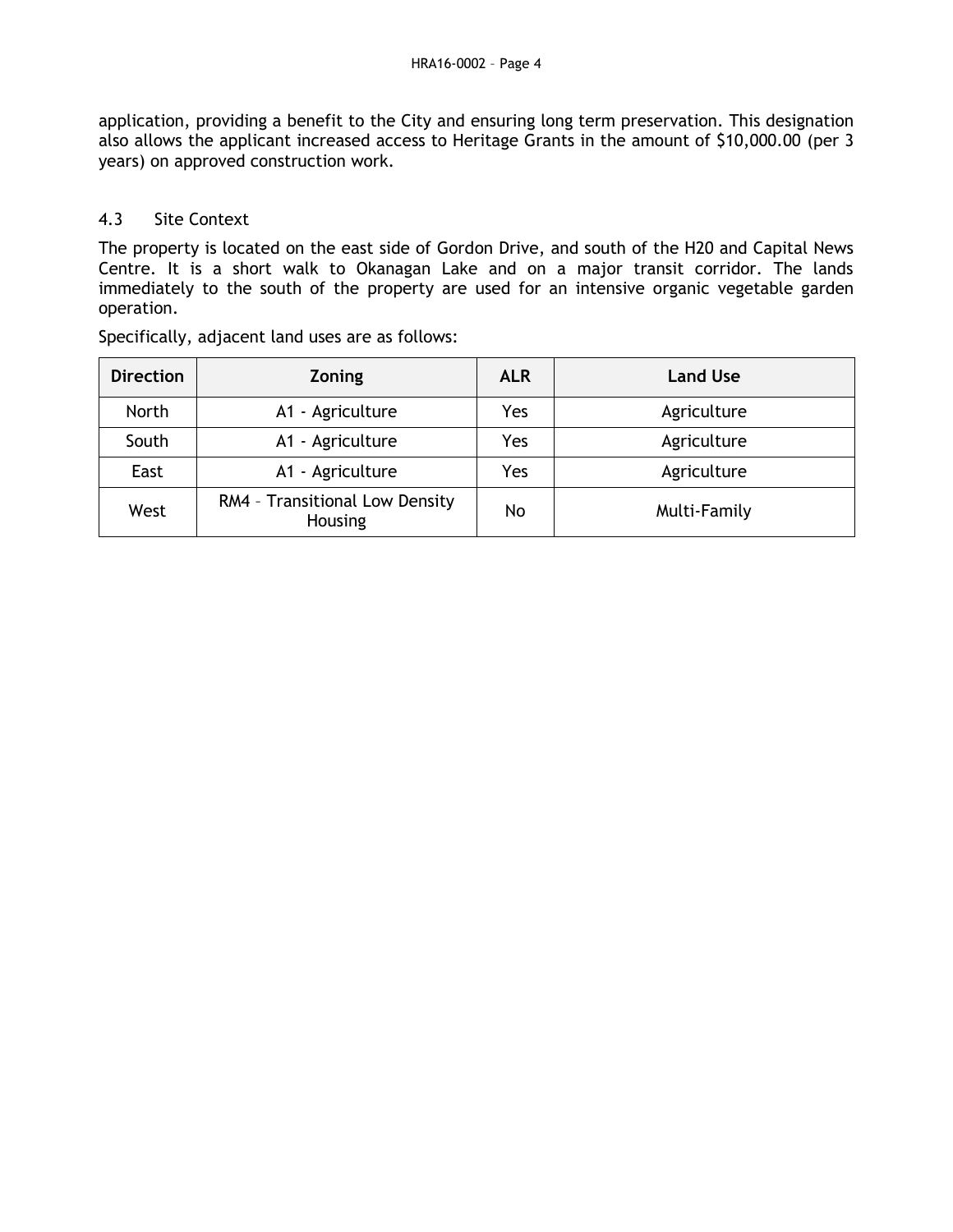

# **Map 1: Subject Property Map**

**Map 2: Agricultural Land Reserve**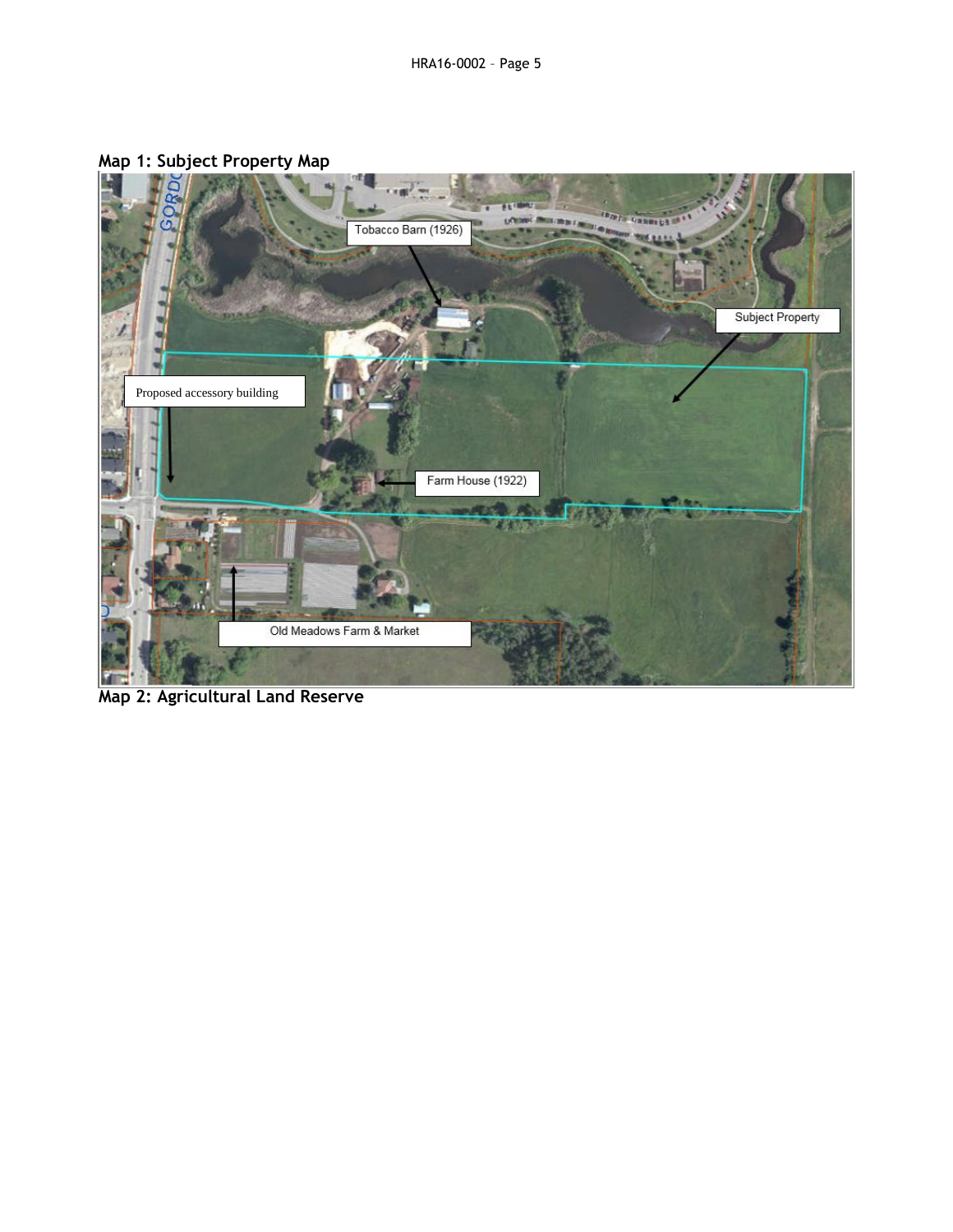

**Map 3: Future Land Use**



# **5.0 Current Development Policies**

5.1 Kelowna Official Community Plan (OCP)

Chapter 5 – Development Process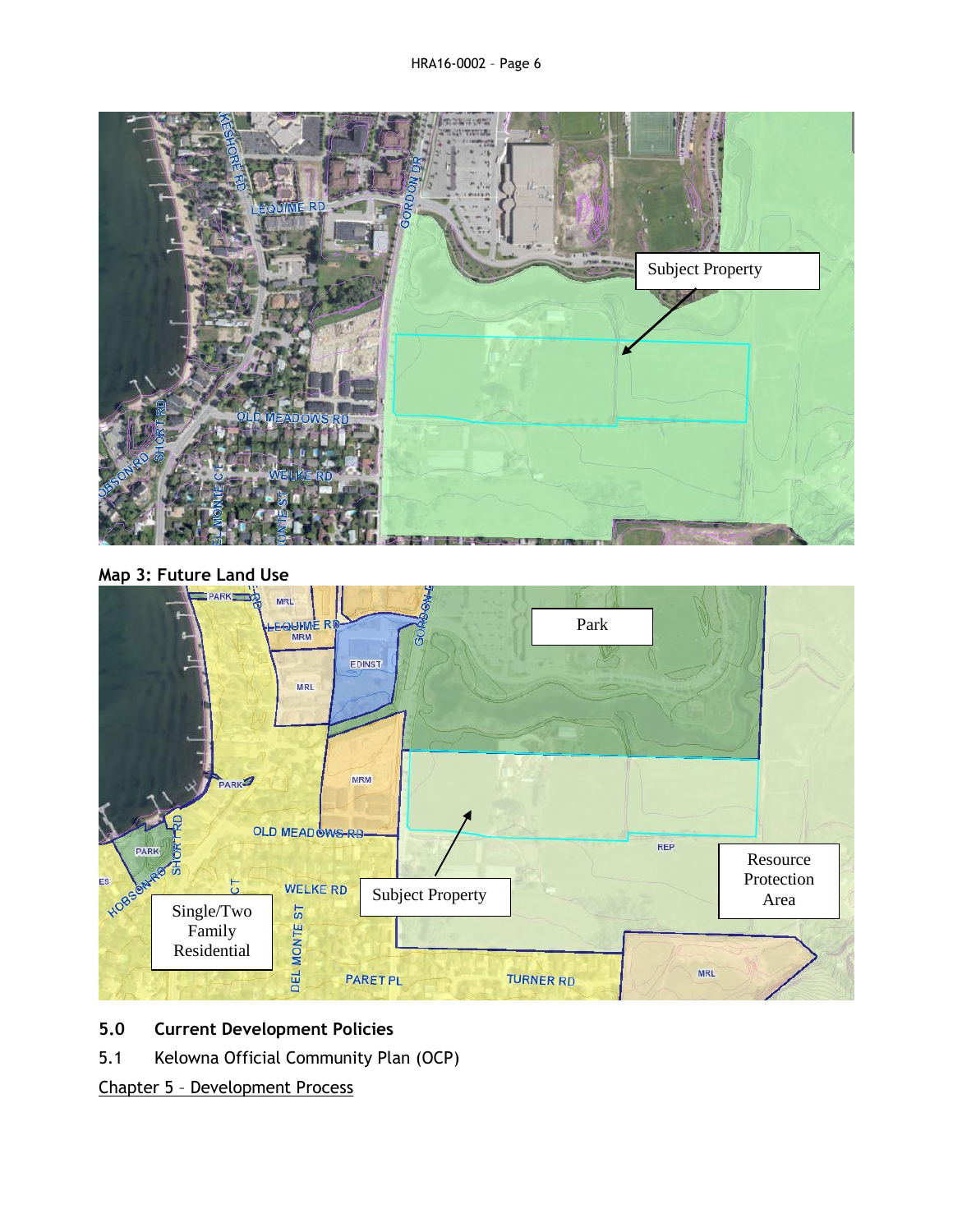# **Objective 5.33 Protect and enhance local agriculture.** <sup>1</sup>

**Policy 5 Agri-tourism, Wineries, Cideries, Retail Sales.** Support agri-tourism uses that can be proven to be in aid of and directly associated with established farm operations. Permit wineries, cideries and farm retail sales (inside and outside the ALR) only where consistent with existing ALC policies and regulations.

# **Objective 5.7: Identify and conserve heritage resources. <sup>2</sup>**

**Policy 1 Heritage Register:** Use the Kelowna Heritage Register for fully informed decision-making regarding land use of heritage properties.

**Policy 2 Heritage Designation:** Encourage owners of properties listed in the Kelowna Heritage Register and identified as significant to voluntarily provide long-term heritage protection to their properties through the use of a Heritage Designation Bylaw.

**Policy 3 Heritage Revitalization Agreements**: Consider the adaptive reuse of heritage buildings appropriate within any future land use designation, provided that a Heritage Revitalization Agreement is negotiated with the City and provided that the project meets the criteria established for sensitive neighbourhood integration.

# **6.0 Technical Comments**

- 6.1 Building & Permitting Department
	- Development Cost Charges (DCC's) are required to be paid prior to issuance of any Building Permits.
	- Full Plan check for Building Code related issues will be done at time of Building Permit applications.
- 6.2 Development Engineering Department
	- Please see attached Memorandum dated August 23, 2016
- 6.3 Fire Department
	- No issues with request
	- A separate address or unit number will be required for this cottage.

## 6.4 FortisBC Electric

There are FortisBC Inc (Electric) ("FBC(E)") primary distribution facilities along Gordon Drive and within the road reserve bordering the south side of the subject property. Due to the location of existing services and the proposed cottage, extension work may be required to service the structure, the cost of which may be significant. The applicant is responsible for costs associated with any change to the subject property's existing service, if any, as well as the provision of appropriate land rights where required.

 1 City of Kelowna, Official Community Plan Chapter 5, Objective 5.33

 $2$  City of Kelowna, Official Community Plan Chapter 5, Objective 5.7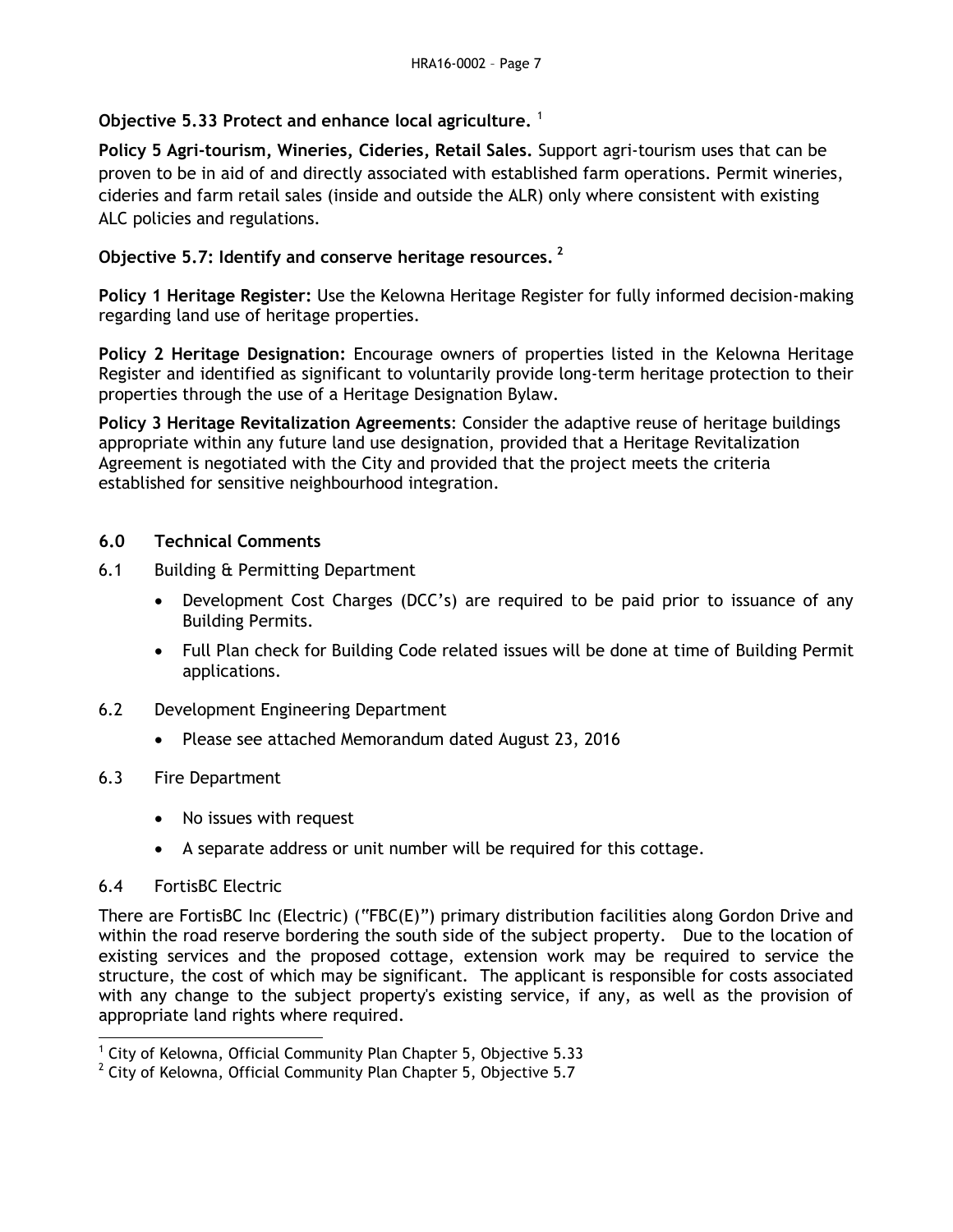#### 6.5 Policy and Planning

Several structures are located on the property, including two buildings listed on the Heritage Register: the farmhouse built in 1922 and the rare surviving tobacco barn built in 1926. The Statements of Significance provide additional details on the heritage buildings (see attached Attachment "B" and Attachment "C").

The application includes a conceptual design for the guest cottage at the front of the property, though more detail is needed for inclusion in the HRA. The form & character should reflect that of the existing house on the property. The Carriage House / Two Dwelling Housing and Heritage Conservation Area design guidelines offer direction for revisions to the cottage design.

The HRA should consider and, where appropriate, specify details about several matters. These include, but are not limited to: permitted uses, building siting, form & character, hours / seasons of operation, signage, parking & access, landscaping, servicing, phasing, restoration work on the existing heritage buildings, and approvals & permitting requirements for future works. Although not directly applicable, the Adaptive Re-Use Guidelines for Heritage Buildings can be referenced when determining appropriate parameters for some of these items.

Staff conduct site visits every two years to properties with HRAs to confirm compliance with the conditions of the HRA and report back to Council. The HRA should be written in such a way that compliance can be reasonably monitored and confirmed.

Given the family's history of farming and contributions to agriculture in the Okanagan as well as the rare examples of heritage buildings on the site, it is requested the property owners also apply for a Heritage Designation for the two heritage buildings to ensure their long-term protection. This is supported by OCP Policy 5.7.2 and provides long-term benefit to the community.

The property is within the ALR and the ALC approval process should be confirmed prior to presenting the HRA to the HAC or Council.

## **7.0 Application Chronology**

| Date of Application Received:            | July 26, 2016      |
|------------------------------------------|--------------------|
| Date Public Consultation Completed:      | October 2016       |
| Date of Agricultural Advisory Committee: | September 8, 2016  |
| Date of Heritage Advisory Committee:     | September 15, 2016 |

#### **8.0 Agricultural Advisory Committee**

The above noted application was reviewed by the Agricultural Advisory Committee at the meeting held on September 8, 2016 and the following recommendations were passed:

THAT the Agricultural Advisory Committee recommends that Council support the Heritage Revitalization Agreement Application No. HRA16-0002 for the property located at 4193 Gordon Drive, Kelowna, BC to allow for a carriage house to be used for rentals on the Heritage Registered property.

#### ANECTDOTAL COMMENT:

The Agricultural Advisory Committee supports the application for a carriage house to be used for rentals as there is minimal impacts to agriculture and the buffering proposed is